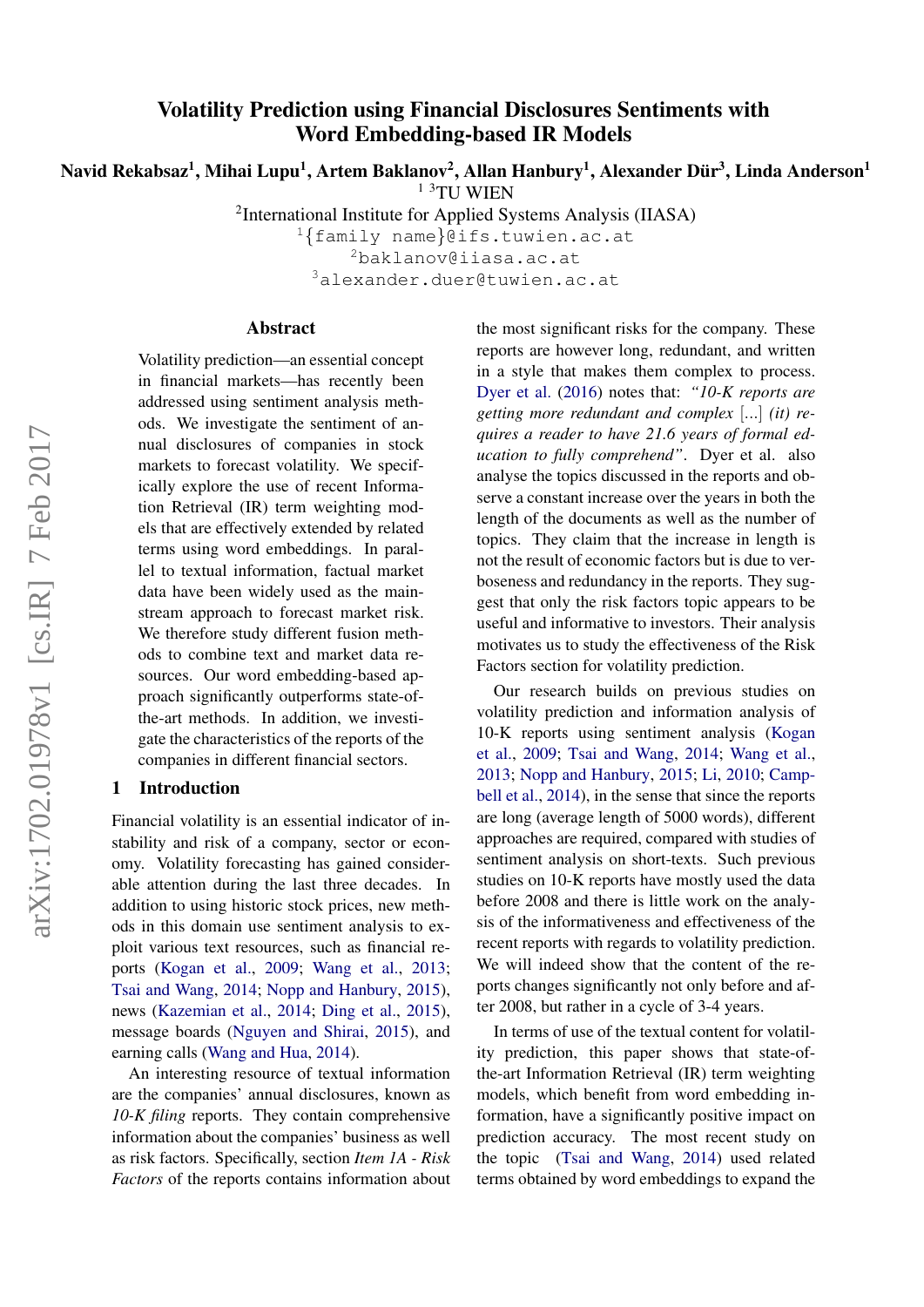lexicon of sentiment terms. In contrast, similar to [Rekabsaz et al.](#page-8-8) [\(2016b\)](#page-8-8), we define the weight of each lexicon term by extending it to the similar terms in the document. The significant improvement of this approach for document retrieval by capturing the importance of the terms motivates us to apply it on sentiment analysis. We extensively evaluate various state-of-the-art sentiment analysis methods to investigate the effectiveness of our approach.

In addition to text, factual market data (i.e. historical prices) provide valuable resources for volatility prediction e.g. in the framework of GARCH models [\(Engle,](#page-8-9) [1982\)](#page-8-9). An emerging question is how to approach the combination of the textual and factual market information. We propose various methods for this issue and show the performance and characteristics of each.

The financial system covers a wide variety of industries, from daily-consumption products to space mission technologies. It is intuitive to consider that the factors of instability and uncertainty are different between the various sectors while similar inside them. We therefore also analyse the sentiment of the reports of each sector separately and study their particular characteristics.

The present study shows the value of information in the 10-K reports for volatility prediction. Our proposed approach to sentiment analysis significantly outperforms state-of-the-art methods [\(Kogan et al.,](#page-8-0) [2009;](#page-8-0) [Tsai and Wang,](#page-9-1) [2014;](#page-9-1) [Wang et al.,](#page-9-0) [2013\)](#page-9-0). We also show that performance can be further improved by effectively combining textual and factual market information. In addition, we shed light on the effects of tailoring the analysis to each sector: despite the reasonable expectation that domain-specific training would lead to improvements, we show that our general model generalizes well and outperforms sector-specific trained models.

The remainder of the paper is organized as follows: in the next section, we review the state-ofthe-art and related studies. Section [3](#page-2-0) formulates the problem, followed by a detailed explanation of our approach in Section [4.](#page-2-1) We explain the dataset and settings of the experiments in Section [5,](#page-4-0) followed by the full description of the experiments in Section [6.](#page-4-1) We conclude the work in Section [7.](#page-7-0)

## 2 Related Work

Market prediction has been attracting much attention in recent years in the natural language processing community. Kazemian et al. [\(2014\)](#page-8-2) use sentiment analysis for predicting stock price movements in a simulated security trading system using news data, showing the advantages of the method against simple trading strategies. Ding et al. [\(2015\)](#page-8-3) address a similar objective while using deep learning to extract and learn events in the news. [Xie et al.](#page-9-3) [\(2013\)](#page-9-3) introduce a semantic treebased model to represent news data for predicting stock price movement. Luss et al. [\(2015\)](#page-8-10) also exploit news in combination with return prices to predict intra-day price movements. They use the Multi Kernel Learning (MKL) algorithm for combining the two features. The combination shows improvement in final prediction in comparison to using each of the features alone. Motivated by this study, we investigate the performance of the MKL algorithm as one of the methods to combine the textual with non-textual information. Other data resources, such as stocks' message boards, are used by Nguyen and Shirai [\(2015\)](#page-8-4) to study topic modelling for aspect-based sentiment analysis. Wang and Hua [\(2014\)](#page-9-2) investigate the sentiment of the transcript of earning calls for volatility prediction using the Gaussian Copula regression model.

While the mentioned studies use short-length texts (sentence or paragraph level), approaching long texts (document level) for market prediction is mainly based on n-gram bag of words methods. Nopp and Hanbury [\(2015\)](#page-8-1) study the sentiment of banks' annual reports to assess banking systems risk factors using a finance-specific lexicon, provided by Loughran and McDonald [\(2011\)](#page-8-11), in both unsupervised and supervised manner.

More directly related to the informativeness of the 10-K reports for volatility prediction, Kogan et al. [\(2009\)](#page-8-0) use a linear Support Vector Machine (SVM) algorithm on the reports published between 1996–2006. Wang et al. [\(2013\)](#page-9-0) improve upon this by using the [Loughran and McDonald](#page-8-11) [\(2011\)](#page-8-11) lexicon, observing improvement in the prediction. Later, Tsai and Wang [\(2014\)](#page-9-1) apply the same method as Wang et al. [\(2013\)](#page-9-0) while additionally using word embedding to expand the financial lexicon. We reproduce all the methods in these studies, and show the advantage of our sentiment analysis approach.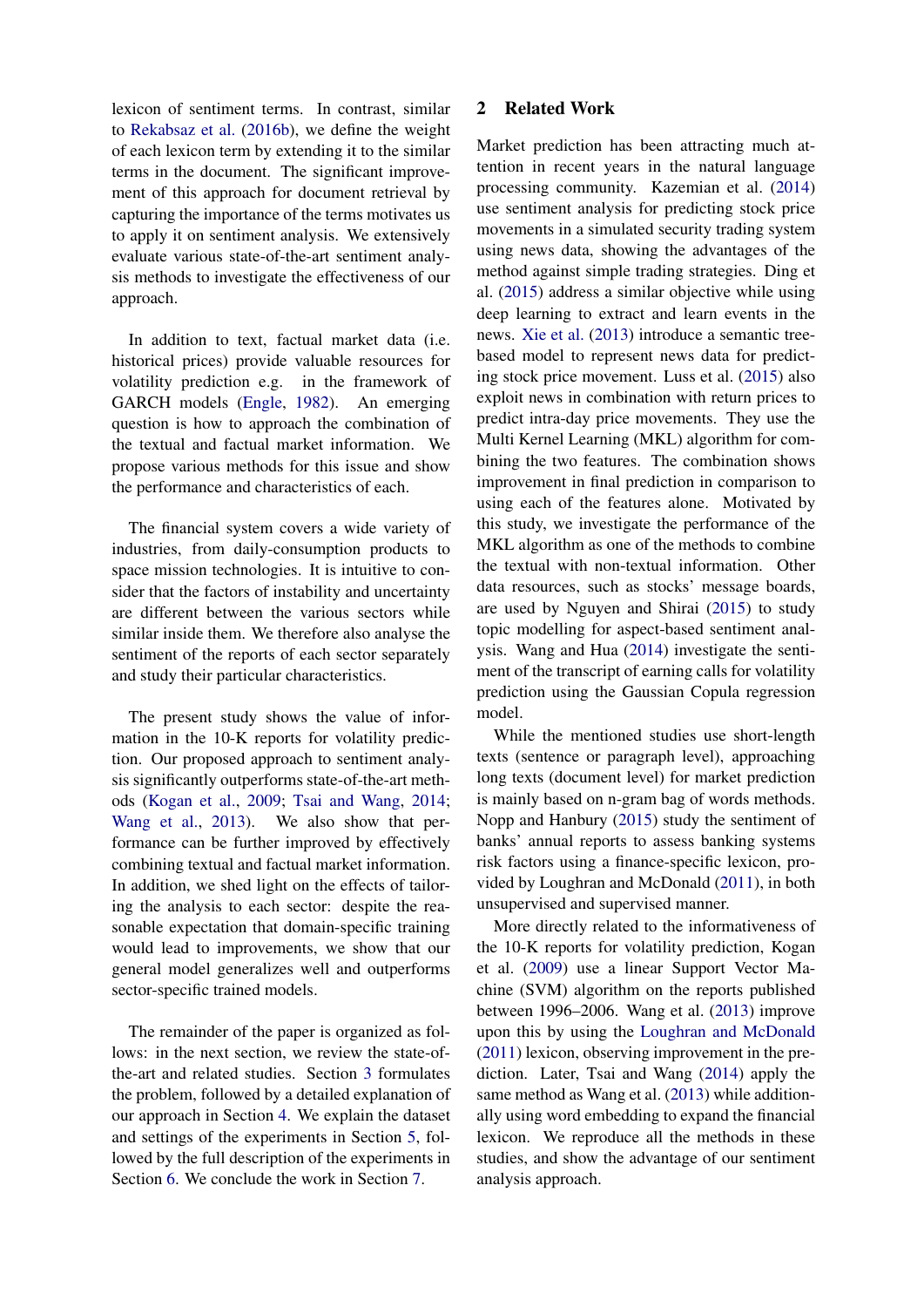#### <span id="page-2-0"></span>3 Problem Formulation

In this section, we formulate the volatility forecasting problem and the prediction objectives of our experiments. Similar to previous studies [\(Christiansen et al.,](#page-8-12) [2012;](#page-8-12) [Kogan et al.,](#page-8-0) [2009;](#page-8-0) [Tsai and Wang,](#page-9-1) [2014\)](#page-9-1), volatility is defined as the natural log of the standard deviation of (adjusted) return prices in a window of  $\tau$  days. This definition is referred to as standard volatility [\(Li and](#page-8-13) [Hong,](#page-8-13) [2011\)](#page-8-13) or realized volatility [\(Liu and TSE,](#page-8-14) [2013\)](#page-8-14), defined as follows:

<span id="page-2-2"></span>
$$
v_{[s,s+\tau]} = \ln\left(\sqrt{\frac{\sum_{t=s}^{s+\tau} (r_t - \bar{r})^2}{\tau}}\right) \tag{1}
$$

where  $r_t$  is the return price and  $\bar{r}$  the mean of return prices. The return price is calculated by  $r_t = ln(P_t) - ln(P_{t-1})$ , where  $P_t$  is the (adjusted) closing price of a given stock at the trading date  $t$ .

Given an arbitrary report  $i$ , we define a prediction label  $y_i^k$  as the volatility of the stock of the reporting company in the kth quarter-sized window starting from the issue date of the report  $s_i$ :

$$
y_i^k = v_{[s_i + 64(k-1), s_i + 64k]} \tag{2}
$$

Every quarter is considered as per convention, 64 working days, while the full year is assumed to have 256 working days.

We use 8 learners for labels  $y^1$  to  $y^8$ . For brevity, unless otherwise mentioned, we report the volatility of the first year by calculating the mean of the first four quartiles after the publication of each report.

### <span id="page-2-1"></span>4 Methodology

We first describe our text sentiment analysis methods, followed by the features obtained from factual market data, and finally explain the methods to combine textual and market feature sets.

#### 4.1 Sentiment Analysis

Similar to previous studies [\(Nopp and Hanbury,](#page-8-1) [2015;](#page-8-1) [Wang et al.,](#page-9-0) [2013\)](#page-9-0), we extract the keyword set from a finance-specific lexicon [\(Loughran and](#page-8-11) [McDonald,](#page-8-11) [2011\)](#page-8-11) using the positive, negative, and uncertain groups, stemmed using the Porter stemmer. We refer to this keyword set as Lex. [Tsai](#page-9-1) [and Wang](#page-9-1) [\(2014\)](#page-9-1) expanded this set by adding the top 20 related terms to each term to the original set. The related terms are obtained using the Word2Vec [\(Mikolov et al.,](#page-8-15) [2013\)](#page-8-15) model, built on the corpus of all the reports, with Cosine similarity. We also use this expanded set in our experiments and refer to it as LexExt.

The following word weighting schemes are commonly used in Information Retrieval and we consider them as well in our study:

$$
TC: log(1 + tc_{d_i}(t))
$$

$$
\mathbf{TF}:\qquad\frac{log(1+tc_{d_i}(t))}{\|d_i\|}
$$

TFIDF :

**BM25**: 
$$
\frac{(k+1)\overline{tf_{d_i}(t)}}{k\overline{tf_{d_i}(t)}}
$$
,  $\overline{tf_{d_i}(t)} = \frac{tc_{d_i}(t)}{(1-b)+b\frac{|d_i|}{avgdl}}$ 

 $\frac{+tc_{d_i}(t))}{\|d_i\|}log(1+\frac{|d_i|}{df(t)})$ 

 $log(1+tc_{d_i}(t))$ 

where  $tc_{d_i}(t)$  is the number of occurrences of keyword t in report i,  $||d_i||$  denotes the Euclidean norm of the keyword weights of the report,  $|d_i|$  is the length of the report (number of the words in the report),  $avgdl$  is the average document length, and finally  $k$  and  $b$  are parameters. For them, we use the settings used in previous studies [\(Rekabsaz et al.,](#page-8-8) [2016b\)](#page-8-8) i.e.  $k = 1.2$  and  $b = 0.65$ .

In addition to the standard weighting schemes, we use state-of-the-art weighting methods in Information Retrieval [\(Rekabsaz et al.,](#page-8-8) [2016b\)](#page-8-8) which benefit directly from word embedding models: They exploit similarity values between words provided by the word embedding model into the weighting schemes by extending the weight of each lexicon keyword with its similar words:

$$
\widehat{tc_{d_i}}(t) = tc_{d_i}(t) + \sum_{t' \in R(t)} sim(t, t') tc_{d_i}(t') \quad (3)
$$

where  $R(t)$  is the list of similar words to the keyword t, and  $sim(t, t')$  is the Cosine similarity value between the vector representations of the words  $t$  and  $t'$ . As previously suggested by [Rek](#page-8-16)[absaz et al.](#page-8-16) [\(2016a,](#page-8-16) [2017\)](#page-9-4), we use the Cosine similarity function with threshold 0.70 for selecting the set  $R(t)$  of similar words.

We define the extended versions of the standard weighting schemes as  $\overline{\text{TC}}$ ,  $\overline{\text{TF}}$ ,  $\overline{\text{TFIDF}}$ , and **BM25** by replacing  $tc_{d_i}(t)$  with  $tc_{d_i}(t)$  in each of the schemes.

The feature vector generated by the weights of the Lex or LexExt lexicons is highly sparse, as the number of dimensions is larger than the number of data-points. We therefore reduce the dimensions by applying Principle Component Analysis (PCA). Our initial experiments show 400 dimen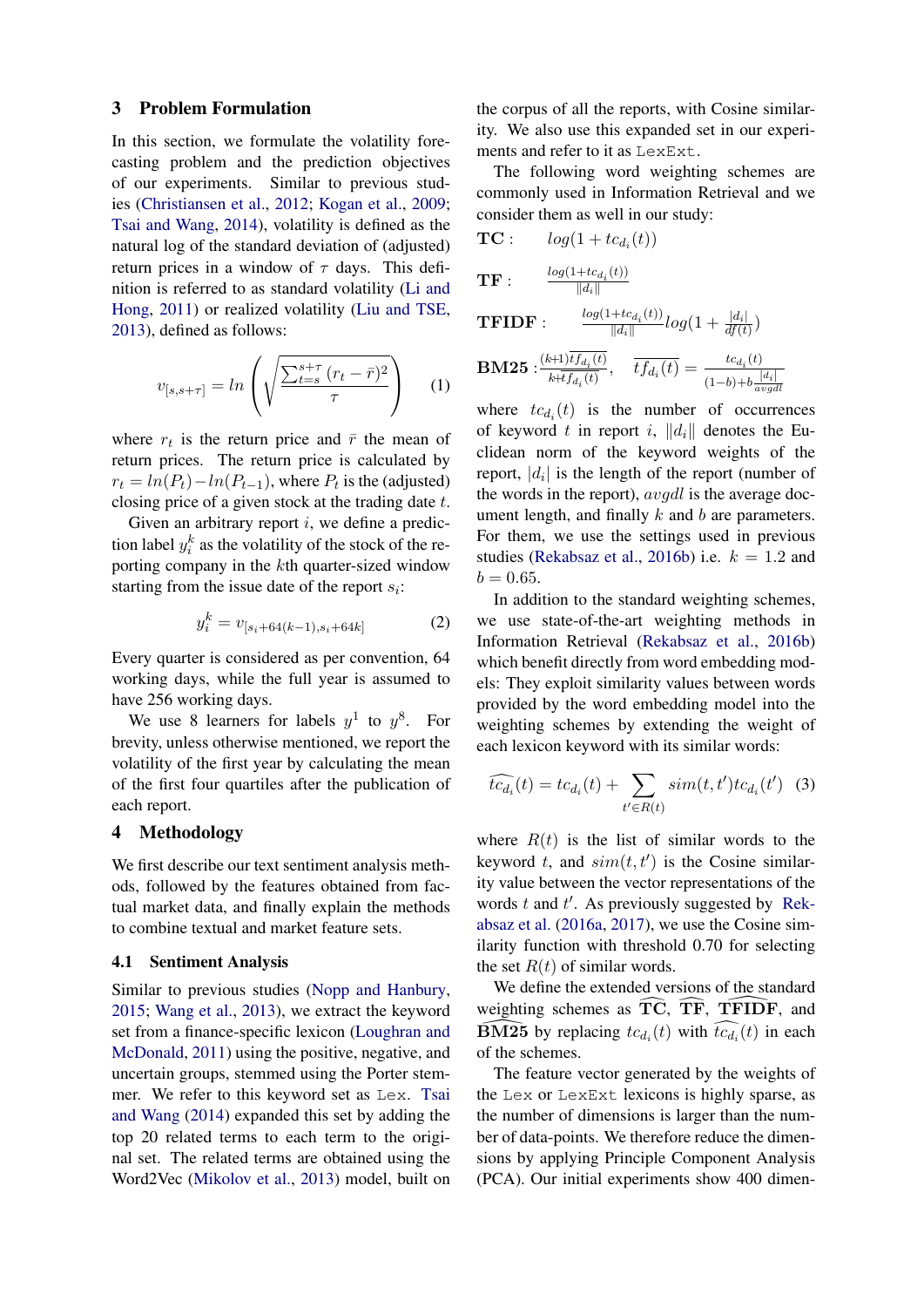sion as the optimum by trying on a range of dimensions from 50 to 1000.

Given the final feature vector x with  $l$  dimensions, we apply SVM as a well-known method for training both regression and classification methods. Support Vector Regression [\(Drucker et al.,](#page-8-17) [1997\)](#page-8-17) formulates the training as the following optimization problem:

$$
\min_{w \in \mathbb{R}^l} \frac{1}{2} ||w||^2 + \frac{C}{N} \sum_{i=1}^N \max(0, ||y_i - f(x_i; w)|| - \epsilon)
$$
\n(4)

Similar to previous studies [\(Tsai and Wang,](#page-9-1) [2014;](#page-9-1) [Kogan et al.,](#page-8-0) [2009\)](#page-8-0), we set  $C = 1.0$  and  $\epsilon = 0.1$ . To solve the above problem, the function  $f$  can be re-parametrized in terms of a kernel function K with weights  $\alpha_i$ :

<span id="page-3-1"></span>
$$
f(x_i; w) = \sum_{i=1}^{N} \alpha_i K(x_i, x)
$$
 (5)

The kernel can be considered as a (similarity) function between the feature vector of the document and vectors of all the other documents. Our initial experiments showed better performance of the Radial Basis Function (RBF) kernel in comparison to linear and cosine kernels and is therefore used in this paper.

#### <span id="page-3-2"></span>4.2 Market Features

terials.

In addition to textual features, we define three features using the factual market data and historical prices—referred to as *market features*—as follows:

Current Volatility is calculated on the window of one quartile before the issue date of the report:

 $v_{[s_i-64,s_i]}$ . GARCH [\(Bollerslev,](#page-8-18) [1986\)](#page-8-18) is a common econometric time-series model used for predicting stock price volatility. Due to lack of space, the implementation details are moved to supplementary ma-

Sector is the sector that the corresponding company of the report belongs to, namely energy (ene), basic industries (ind), finance (fin), technology (tech), miscellaneous (misc), consumer nondurables (n-dur), consumer durables (dur), capital goods (capt), consumer services (serv), public utilities (pub), and health care  $(hlth)^{1}$  $(hlth)^{1}$  $(hlth)^{1}$ . The feature is converted to numerical representation using onehot encoding.

#### 4.3 Feature Fusion

To combine the text and market feature sets, the first approach, used also in previous studies ([\(Ko](#page-8-0)[gan et al.,](#page-8-0) [2009;](#page-8-0) [Wang et al.,](#page-9-0) [2013\)](#page-9-0)) is simply joining all the features in one feature space. In the context of multi-model learning, the method is referred to as *early fusion*.

In contrast, *late fusion* approaches first learn a model on each feature set and then use/learn a meta model to combine their results. As our second approach, we use *stacking* [\(Wolpert,](#page-9-5) [1992\)](#page-9-5), a special case of late fusion. In stacking, we first split the training set into two parts (70%-30% portions). Using the first portion, we train separate machine learning models for each of the text and market feature sets. Next, we predict labels of the second portion with the trained models and finally train another model to capture the combinations between the outputs of the base models. In our experiments, the final model is always trained with SVM with RBF kernel.

Stacking is computationally inexpensive. However, due to the split of the training set, the base models or the meta model may suffer from lack of training data. A potential approach to learn both the feature sets in one model is the MKL method.

The MKL algorithm (also called *intermediate fusion* [\(Noble et al.,](#page-8-19) [2004\)](#page-8-19)) extends the kernel of the SVM model by learning (simultaneous to the parameter learning) an optimum combination of several kernels. The MKL problem as formulated in [Lanckriet et al.](#page-8-20) [\(2004\)](#page-8-20) add the following criterion to Eq. [5](#page-3-1) for kernel learning:

$$
K^* = \sum_i d_i K_i \quad \text{where } \sum_i d_i = 1, \ d_i \ge 0 \tag{6}
$$

where  $K_i$  is a predefined kernel. Gönen and Al[paydın](#page-8-21) [\(2011\)](#page-8-21) mention two uses of MKL: learning the optimum kernel in SVM, and combining multiple modalities (feature sets) via each kernel.

However, the optimization can be computationally challenging. We use the mklaren method (Stražar and Curk, [2016\)](#page-9-6) which has linear complexity in the number of data instances and kernels. It has been shown to outperform recent multi kernel approximation approaches. We use RBF kernels for both the text and market feature sets.

<span id="page-3-0"></span><sup>&</sup>lt;sup>1</sup>We follow [NASDAQ categorization](http://www.nasdaq.com/screening/industries.aspx) of sectors.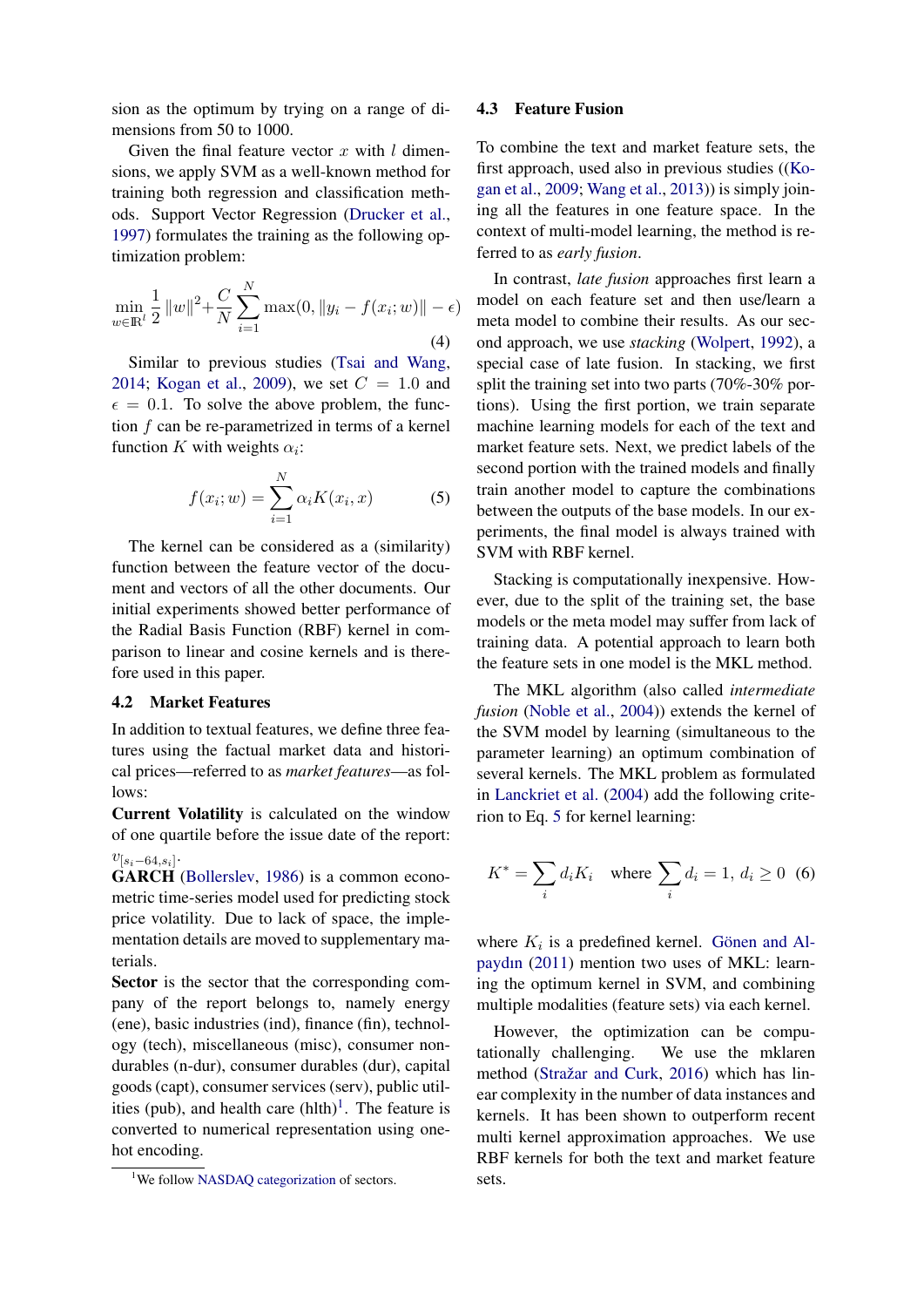### <span id="page-4-0"></span>5 Experiment Setup

In this section, we first describe the data, followed by introducing the baselines. We report the parameters applied in various algorithms and describe the evaluation metrics.

Dataset We download the reports of companies of the U.S. stock markets from 2006 to 2015 from the U.S. Securities and Exchange Commis-sion (SEC) website<sup>[2](#page-4-2)</sup>. We remove HTML tags and extract the text parts. We extract the Risk Factors section using term matching heuristics. Finally, the texts are stemmed using the Porter stemmer. We calculate the volatility values (Eq [1\)](#page-2-2) and the volatility of the GARCH model based on the stock prices, collected from the Yahoo website. We filter the volatility values greater/smaller than the mean plus/minus three times the standard deviation of all the volatility values<sup>[3](#page-4-3)</sup>. **taset Ve download the reports of companies**<br> **SERVIONES AND AND AND COMPART CONSECT UNET AND CONSECT UNET (0) Consisted in (16EC) websited. We remove HTML tags and Exchange commis-<br>
In the U.S. Securities and Exchange Co** 

Baselines GARCH: although the GARCH model is of market factual information, we use it as a baseline to compare the effectiveness of text-based methods with mainstream approaches.

Market: uses all the market features. For both the GARCH and Market baselines, we use an SVM learner with RBF kernel.

Wang et al.  $(2013)$ : they use the Lex keyword set with  $TC$  weighting scheme and the SVM method. They combine the textual features with current volatility using the early fusion method.

**Tsai et al. [\(2014\)](#page-9-1):** similar to Wang et al. [\(2013\)](#page-9-0), while they use the LexExt keyword set.

Evaluation Metrics As a common metric in volatility prediction, we use the  $r^2$  metric (square of the correlation coefficient) for evaluation:

$$
r^{2} = \left(\frac{\sum_{i=1}^{n} (\hat{y}_{i} - \bar{\hat{y}})(y_{i} - \bar{y})}{\sqrt{\sum_{i=1}^{n} (\hat{y}_{i} - \bar{\hat{y}})^{2}} \sqrt{\sum_{i=1}^{n} (y_{i} - \bar{y})^{2}}}\right)^{2}
$$
(7)

where  $\hat{y}_i$  is the predicted value,  $y_i$  denotes the labels and  $\bar{y}$ , their mean. The  $r^2$  metric indicates the proportion of variance in the labels explained by the prediction. The measure is close to 1 when the predicted values can explain a large proportion of the variability in the labels and 0 when it fails to explain the labels' variabilities. An alternative metric, used in previous studies [\(Wang et al.,](#page-9-0)

<span id="page-4-4"></span>

<span id="page-4-5"></span>Figure 1: (a) Cosine similarity between the centroid vectors of the years. (b) Volatility prediction performance when using reports from the specified year to 2015

[2013;](#page-9-0) [Tsai and Wang,](#page-9-1) [2014;](#page-9-1) [Kogan et al.,](#page-8-0) [2009\)](#page-8-0) is Mean Squared Error  $MSE = \sum_i (\hat{y}_i - y_i)^2/n$ . However, especially when comparing models, applied on different test sets (e.g. performance of first quartile with second quartile),  $r^2$  has better interpretability since it is independent of the scale of y. We use  $r^2$  in all the experiments while the MSE measure is reported only when the models are evaluated on the same test set.

#### <span id="page-4-1"></span>6 Experiments and Results

In this section, first we analyse the contents of the reports, followed by studying our sentiment analysis methods for volatility prediction. Finally, we investigate the effect of sentiment analysis of the reports in different industry sectors.

## 6.1 Content Analysis of 10-K Reports

Let us start our experiment with observing changes in the feature vectors of the reports over the years. To compare them, we use the state-ofthe-art sentiment analysis method, introduced by Tsai and Wang [\(2014\)](#page-9-1). We first represent the feature vector of each year by calculating the centroid (element-wise mean) of the feature vectors of all reports published that year and then calculate the Cosine similarity of each pair of centroid vectors, for the years 2006–2015.

Figure [1a](#page-4-4) shows the similarity heat-map for each pair of the years. We observe a high similarity between three ranges of years: 2006–2008, 2009–2011, and 2012–2015. These considerable differences between the centroid reports in years across these three groups hints at probable issues when using the data of the older years for the more recent ones.

To validate this, we apply 5-fold cross valida-

<span id="page-4-2"></span><sup>2</sup><https://www.sec.gov>

<span id="page-4-3"></span>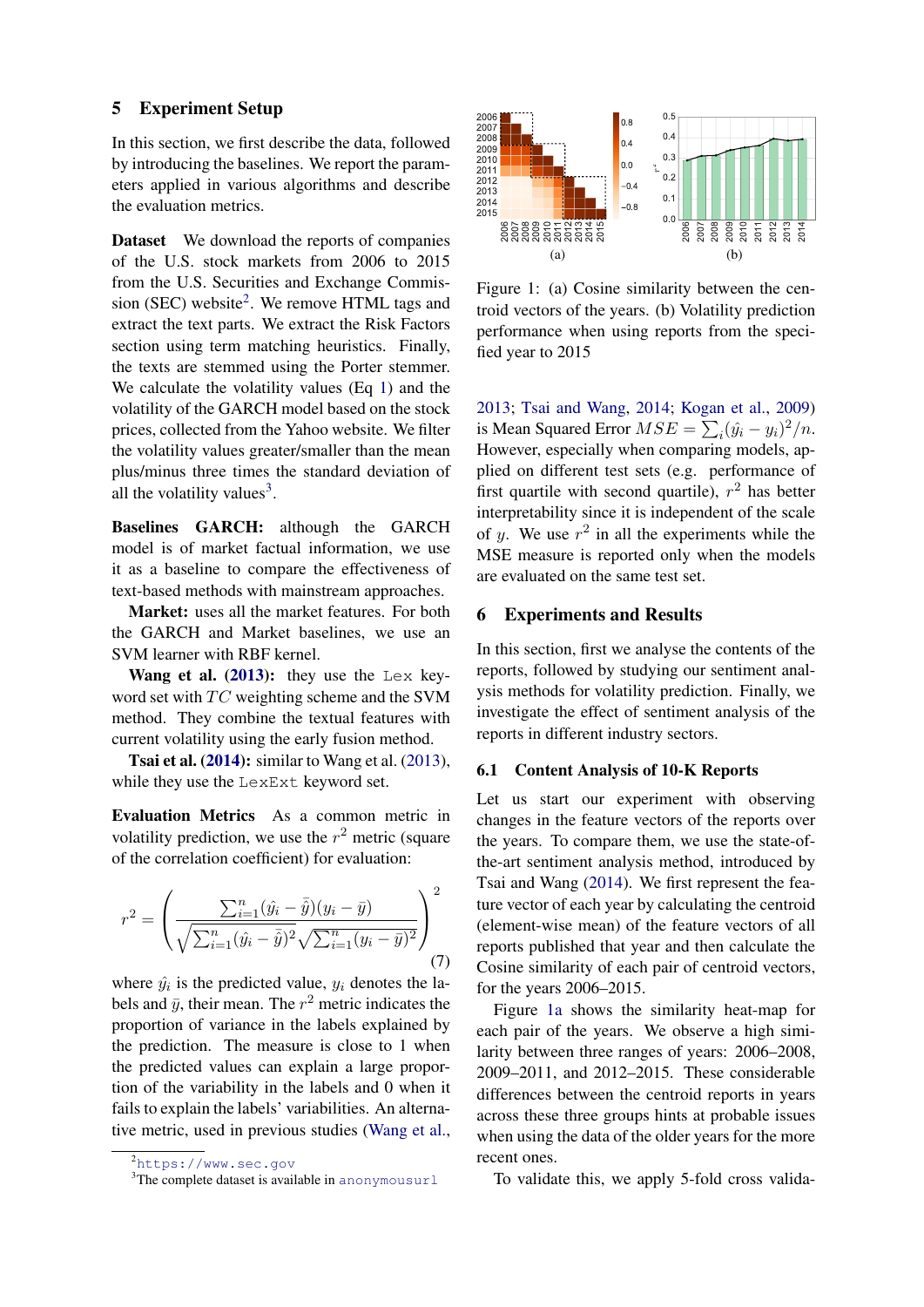| Component                            | Method                   | Text    |       | Text+Market |       |
|--------------------------------------|--------------------------|---------|-------|-------------|-------|
|                                      |                          | $(r^2)$ | (MSE) | $(r^2)$     | (MSE) |
| Weighting<br>Schema<br>$(+Stacking)$ | $\tilde{B}M25$           | 0.439   | 0.132 | 0.527       | 0.111 |
|                                      | BM25                     | 0.433   | 0.136 | 0.523       | 0.114 |
|                                      | $\widehat{TC}$           | 0.427   | 0.136 | 0.517       | 0.115 |
|                                      | TC                       | 0.425   | 0.137 | 0.521       | 0.114 |
|                                      | TFIDF                    | 0.301   | 0.166 | 0.502       | 0.118 |
|                                      | TFIDF                    | 0.264   | 0.189 | 0.497       | 0.119 |
|                                      | $\widehat{T}\widehat{F}$ | 0.218   | 0.190 | 0.495       | 0.120 |
|                                      | TF                       | 0.233   | 0.200 | 0.495       | 0.120 |
| <b>Feature Fusion</b><br>$(+BM25)$   | <b>Stacking</b>          |         |       | 0.527       | 0.111 |
|                                      | MKL.                     | ۰       | ۰     | 0.488       | 0.126 |
|                                      | <b>Early Fusion</b>      |         |       | 0.473       | 0.125 |

<span id="page-5-0"></span>Table 1: Performance of sentiment analysis methods for the first year.

<span id="page-5-1"></span>Table 2: Performance of the methods using 5-fold cross validation.

tion, first on all the data (2006–2015), and then on smaller sets by dropping the oldest year i.e. the next subsets use the reports 2007–2015, 2008– 2015 and so forth. The results of the  $r^2$  measure are shown in Figure [1b.](#page-4-5) We observe that by dropping the oldest years one by one (from left to right in the figure), the performance starts improving. We argue that this improvement is due to the reduction of noise in data, noise caused by conceptual drifts in the reports as also mentioned by Dyer et al. [\(2016\)](#page-8-5). In fact, although in machine learning in general using more data results in better generalization of the model and therefore better prediction, the reports of the older years introduce noise.

As shown, the most coherent and largest data consists of the subset of the reports published between 2012 to 2015. This subset is also the most recent cluster and presumably more similar to the future reports. Therefore, in the following, we only use this subset, which consists of 3892 reports, belonging to 1323 companies.

## 6.2 Volatility Prediction

Given the dataset of the 2012–2015 reports, we try all combinations of different term weighting schemes using the LexExt keyword set. All weighting schemes are then combined with the market features with the introduced fusion methods. The prediction is done with 5-fold cross validation. The averages of the results of the first four quartiles (first year) are reported in Table [1.](#page-5-0) To make showing the results tractable, we use the best fusion (stacking) for the weighting schemes and the best scheme  $(BM25)$  for fusions.

Regarding the weighting schemes,  $\bar{B}M2\bar{5}$ ,  $BM25$ , and  $TC$  show the best results. In general, the extended schemes (with hat) improve upon their normal forms. For the feature fusion meth-

| Method      |                          | $(r^2)$            | (MSE)              |
|-------------|--------------------------|--------------------|--------------------|
|             | <b>GARCH</b>             | 0.280              | 0.170              |
|             | Wang $\overline{(2013)}$ | $\overline{0.345}$ | $\overline{0.154}$ |
| Text        | Tsai (2014)              | 0.395              | 0.142              |
|             | Our method               | 0.439              | 0.132              |
|             | Market                   | 0.485              | 0.122              |
|             | Wang $(20\overline{13})$ | 0.499              | 0.118              |
| Text+Market | Tsai (2014)              | 0.484              | 0.122              |
|             | Our method               | 0.527              | 0.111              |

ods, stacking outperforms the other approaches in both evaluation measures. MKL however has better performance than early fusion while it has the highest computational complexity among the methods. Based on these results, as our best performing approach in the remainder of the paper, we use  $\widehat{BM25}$  (with LexExt set), reduced to 400 dimensions and stacking as the fusion method. Table [2](#page-5-1) summarizes the results of our best performing method compared with previously existing methods. Our method outperforms all state-ofthe-art methods both when using textual features only as well as a combination of textual and market features.

Let us now take a closer look on the changes in the performance of the prediction in time. The results of 5-fold cross validation for both tasks on the dataset of the reports, published between 2012–2015 are shown in Figure [2a.](#page-6-0) The X-axes show eight quartiles after the publication date of the report. For comparison, the GARCH and only market features are depicted with dashed lines.

As shown, the performance of the GARCH method as well as that using only market features (Market) decrease faster in the later quartiles since the historical prices used for prediction become less relevant as time goes by. Using only text features (Text), we see a roughly similar performance between the first four quartiles (first year), while the performance, in general, slightly decreases in the second year. By combining the textual and market features (Text+Market), we see a consistent improvement in comparison to each of them alone. In comparison to using only market features, the combination of the features shows more stable results in the later quartiles. These results support the informativeness of the 10-K reports to more effectively foreseen volatility in long-term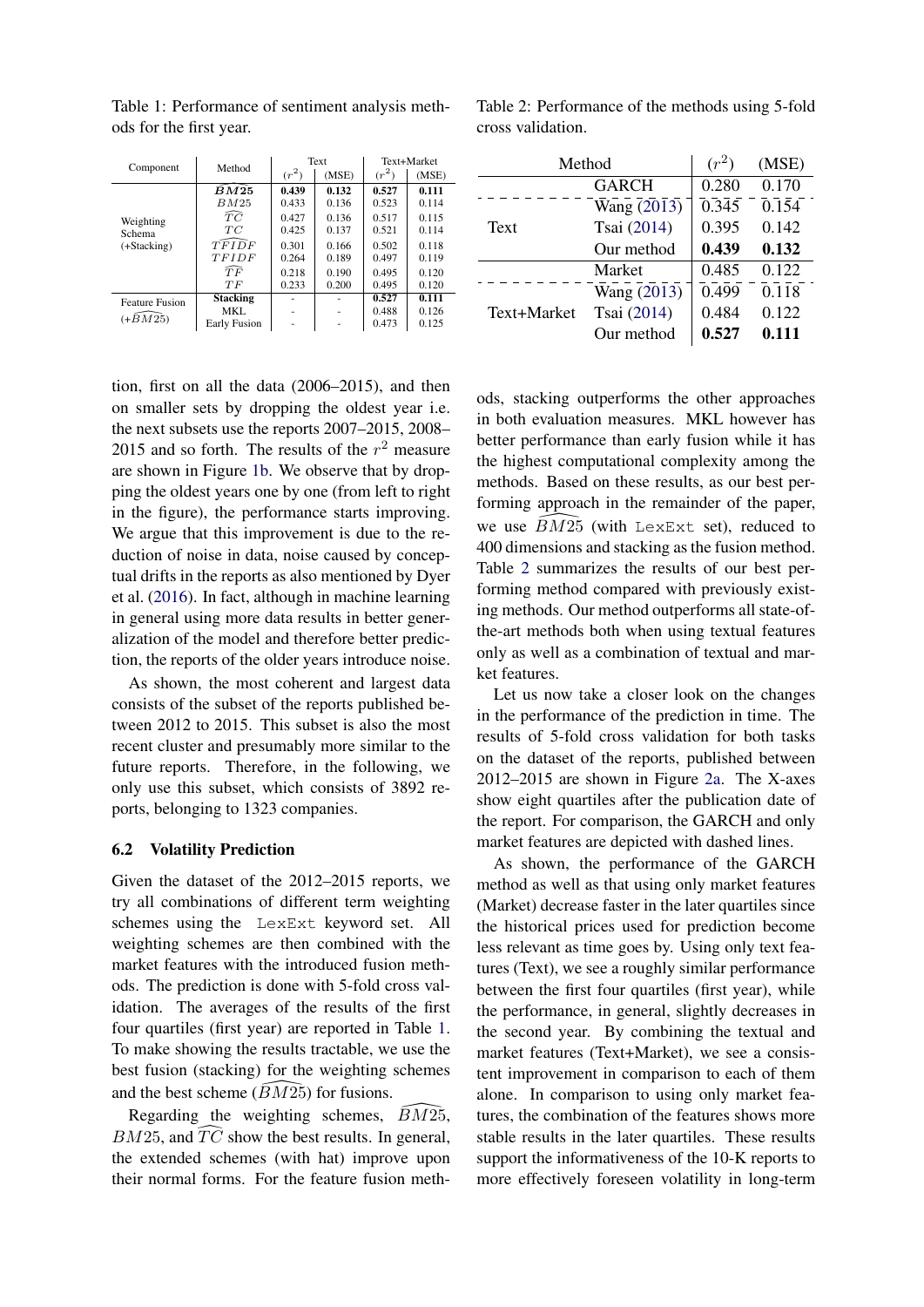<span id="page-6-0"></span>

Figure 2: (a) Performance of our approach on 8 quartiles using the Text and Text+Market feature sets. The dashed lines show the market-based baselines. (b) Performance of volatility prediction of each year given the past data. The hashed areas show corresponding baselines. (c) Performance per sector. Abbreviations are defined in Section [4.2](#page-3-2)

windows.

While the above experiments are based on cross-validation, for the sake of completeness it is noteworthy to consider the scenarios of realworld applications where the future prediction is based on past data. We therefore design three experiments by considering the reports published in 2013, 2014, and 2015 as test set and the reports published before each year as training set (only 2012, 2012–2013, and 2012–2014 respectively). The results of predicting the reports of each year together with the cross validation scenario (CV) are shown in Figure [2b.](#page-6-1) While the performance becomes slightly worse in the target years 2013 and 2015, in general the combination of textual and market features can explain approximately half of volatility in the financial system.

## 6.3 Sectors

Corporations in the same sector share not only similar products or services but also risks and instability factors. Considering the sentiment of the financial system as a homogeneous body may neglect the specific factors of each sector. We therefore set out to investigate the existence and nature of these differences.

We start by observing the prediction performance on different sectors: We use our method from the previous section, but split the test set across sectors and plot the results in Figure [2c.](#page-6-2) The hashed areas indicate the GARCH and Market baselines for the Text and Text+Market feature sets, respectively. We observe considerable differences between the performance of the sectors, especially when using only sentiment analysis methods (i.e. only text features).

<span id="page-6-3"></span><span id="page-6-2"></span><span id="page-6-1"></span>Table 3: Number of reports per sectors

|                              |                             | ene $\vert$ ind $\vert$ hlth $\vert$ fin $\vert$ tech $\vert$ pub |     |
|------------------------------|-----------------------------|-------------------------------------------------------------------|-----|
| 187                          | 160   305   847             | $\vert$ 408                                                       | 217 |
| $n$ -dur   dur   capt   serv |                             | misc                                                              |     |
|                              | $151$   $115$   $255$   639 | 153                                                               |     |

Given these differences and also the probable similarities between the risk factors of the reports in the same sector, a question immediately arises: can training different models for different sectors improve the performance of prediction?

To answer it, for each sector, we train a model using only the subset of the reports in that sector and use 5-fold validation to observe performance. We refer to these models as sector-specific in contrast to the general model, trained on all the data. Figures [3a](#page-7-1) and [3b](#page-7-2) compare their results: we can see that the sector-specific bars are lower than the general model ones. This is to some extent surprising, as one would expect that domainspecific training would improve the performance of sentiment analysis in text. However, we need to consider the size of the training set. By training on each sector we have reduced the size of our training sets to those reported in Table [3.](#page-6-3) To verify the effect of the size of training data, we train a sector-agnostic model for each sector. Each sector-agnostic model is trained by random sampling of a training set of the same size as the set available for its sector from all the reports, but evaluated–similar to sector-specific models–on the test set of the sector. Figures [3a](#page-7-1) and [3b](#page-7-2) also plot the results of the sector-agnostic models.

The large performance differences between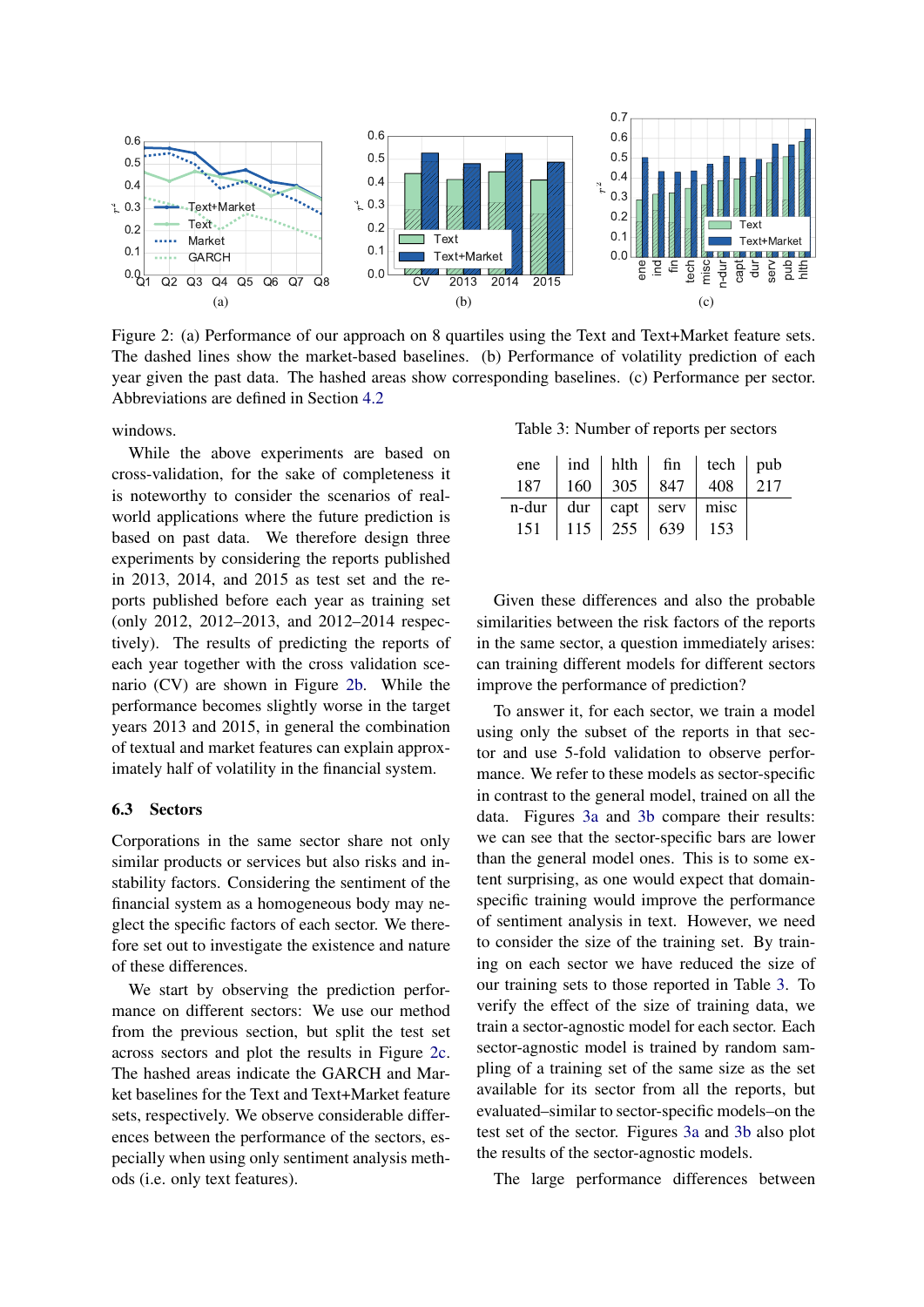<span id="page-7-1"></span>

Figure 3: Results when retraining on sector-specific subsets versus the general model and versus subsets of the same size but sector-agnostic. The hashed area in (a) indicates the GARCH and in (b) the Market baseline.

sector-agnostic and -specific show the existence of particular risk factors in each sector and their importance. Results also confirm the hypothesis that the data for training in each sector is simply too small, and as additional data is accumulated, we can further improve on the results by training on different sectors independently.

We continue by examining some examples of essential terms in sectors. To address this, we have to train a linear regression method on all the reports of each sector, without using any dimensionality reduction. Linear regression without dimensionality reduction has the benefit of interpretability: the coefficient of each feature (i.e. term in the lexicon) can be seen as its importance with regards to volatility prediction. After training, we observe that some keywords e.g. *crisis*, or *delist* constantly have high coefficient values in the sector-specific as well as general model. However, some keywords are particularly weighted high in specificsector models.

For instance, the keyword *fire* has a high coefficient in the energy sector, but very low in the others. The reason is due to the problem of ambiguity i.e. in the energy sector, *fire* is widely used to refer to *explosion* e.g. 'fire and explosion hazards' while in the lexicon, it is stemmed from *firing* and *fired*: the act of dismissing from a job. This later sense of word is however weighted as a low risk-sensitive keyword in the other sectors. Such an ambiguity can indeed be mitigated by sectorspecific models since the variety of the words' senses are more restricted inside each sector. Another example is an interesting observation on the word *beneficial*. The word is introduced as a positive sentiment in the lexicon while it gains highly

<span id="page-7-2"></span>negative sentiments in some sectors (health care, and basic industries). Investigating in the reports, we observe the broad use of the expression 'beneficial owner' which is normally followed by riskfull sentences since the beneficial owners can potentially influence shareholders' decision power.

## <span id="page-7-0"></span>7 Conclusion

In this work, we studied the sentiment of recent 10-K annual disclosures of companies in stock markets for forecasting volatility. Our bag-ofwords sentiment analysis approach benefits from state-of-the-art models in information retrieval which use word embeddings to extend the weight of the terms to the similar terms in the document. Additionally, we explored fusion methods to combine the text features with factual market features, achieved from historical prices i.e. GARCH prediction model, and current volatility. In both cases, our approach outperforms state-ofthe-art volatility prediction methods with 10-K reports and demonstrates the effectiveness of sentiment analysis in long-term volatility forecasting.

In addition, we studied the characteristics of each individual sector with regard to risk-sensitive terms. Our analysis shows that reports in same sectors considerably share particular risk and instability factors. However, despite expectations, training different models on different sectors does not improve performance compared to the general model. We traced this to the size of the available data in each sector, and show that there are still benefits in considering sectors, which could be further explored in the future as more data becomes available.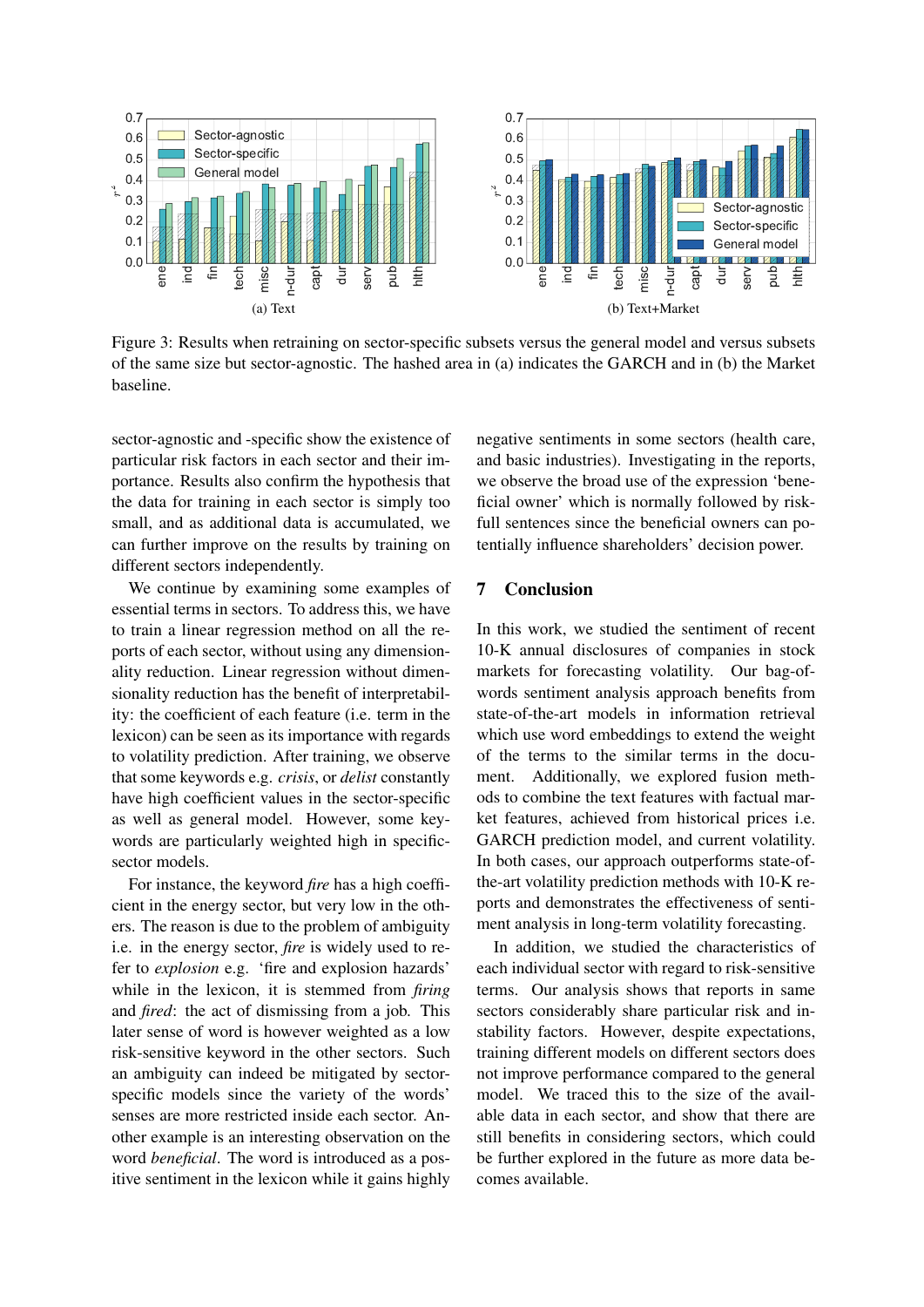#### 8 Acknowledgement

This paper follows work produced during the Young Scientists Summer Program (YSSP) 2016 at the International Institute for Applied Systems Analysis (IIASA) in Laxenburg, Austria. This work was partially supported through the AD-MIRE (P 25905-N23) project by FWF and also by the Austrian Ministry for Science, Research and Economy.

## References

- <span id="page-8-18"></span>Tim Bollerslev. 1986. Generalized autoregressive conditional heteroskedasticity. *Journal of econometrics* 31(3):307–327.
- <span id="page-8-7"></span>John L Campbell, Hsinchun Chen, Dan S Dhaliwal, Hsin-min Lu, and Logan B Steele. 2014. The information content of mandatory risk factor disclosures in corporate filings. *Review of Accounting Studies* 19(1):396–455.
- <span id="page-8-12"></span>Charlotte Christiansen, Maik Schmeling, and Andreas Schrimpf. 2012. A comprehensive look at financial volatility prediction by economic variables. *Journal of Applied Econometrics* 27(6):956–977.
- <span id="page-8-3"></span>Xiao Ding, Yue Zhang, Ting Liu, and Junwen Duan. 2015. Deep learning for event-driven stock prediction. In *Proceedings of the 24th International Joint Conference on Artificial Intelligence (IJCAI'15)*. pages 2327–2333.
- <span id="page-8-17"></span>Harris Drucker, Christopher JC Burges, Linda Kaufman, Alex Smola, Vladimir Vapnik, et al. 1997. Support vector regression machines. *Advances in neural information processing systems* 9:155–161.
- <span id="page-8-5"></span>Travis Dyer, Mark H Lang, and Lorien Stice-Lawrence. 2016. The ever-expanding 10-k: Why are 10-ks getting so much longer (and does it matter)? *Available at SSRN 2741682* .
- <span id="page-8-9"></span>Robert F Engle. 1982. Autoregressive conditional heteroscedasticity with estimates of the variance of united kingdom inflation. *Econometrica: Journal of the Econometric Society* pages 987–1007.
- <span id="page-8-21"></span>Mehmet Gönen and Ethem Alpaydın. 2011. Multiple kernel learning algorithms. *Journal of Machine Learning Research* 12(Jul):2211–2268.
- <span id="page-8-2"></span>Siavash Kazemian, Shunan Zhao, and Gerald Penn. 2014. Evaluating sentiment analysis evaluation: A case study in securities trading. *Proceedings of the Conference of the Association for Computational Linguistics (ACL)* page 119.
- <span id="page-8-0"></span>Shimon Kogan, Dimitry Levin, Bryan R Routledge, Jacob S Sagi, and Noah A Smith. 2009. Predicting

risk from financial reports with regression. In *Proceedings of Annual Conference of the North American Chapter of the Association for Computational Linguistics*. pages 272–280.

- <span id="page-8-20"></span>Gert RG Lanckriet, Nello Cristianini, Peter Bartlett, Laurent El Ghaoui, and Michael I Jordan. 2004. Learning the kernel matrix with semidefinite programming. *Journal of Machine learning research* 5(Jan):27–72.
- <span id="page-8-6"></span>Feng Li. 2010. The information content of forwardlooking statements in corporate filings–a naïve bayesian machine learning approach. *Journal of Accounting Research* 48(5):1049–1102.
- <span id="page-8-13"></span>Hongquan Li and Yongmiao Hong. 2011. Financial volatility forecasting with range-based autoregressive volatility model. *Finance Research Letters* 8(2):69–76.
- <span id="page-8-14"></span>Shouwei Liu and Yiu Kuen TSE. 2013. Estimation of monthly volatility: An empirical comparison of realized volatility, garch and acd-icv methods. *Research Collection School Of Economics* .
- <span id="page-8-11"></span>Tim Loughran and Bill McDonald. 2011. When is a liability not a liability? textual analysis, dictionaries, and 10-ks. *The Journal of Finance* 66(1):35–65.
- <span id="page-8-10"></span>Ronny Luss and Alexandre d'Aspremont. 2015. Predicting abnormal returns from news using text classification. *Quantitative Finance* 15(6):999–1012.
- <span id="page-8-15"></span>Tomas Mikolov, Kai Chen, Greg Corrado, and Jeffrey Dean. 2013. Efficient estimation of word representations in vector space. *arXiv preprint arXiv:1301.3781* .
- <span id="page-8-4"></span>Thien Hai Nguyen and Kiyoaki Shirai. 2015. Topic modeling based sentiment analysis on social media for stock market prediction. In *ACL*.
- <span id="page-8-19"></span>William Stafford Noble et al. 2004. Support vector machine applications in computational biology. *Kernel methods in computational biology* pages 71–92.
- <span id="page-8-1"></span>Clemens Nopp and Allan Hanbury. 2015. Detecting risks in the banking system by sentiment analysis. *Proceedings of the Conference of Empirical Methods in Natural Language Processing (EMNLP)* pages 591–600.
- <span id="page-8-16"></span>Navid Rekabsaz, Mihai Lupu, and Allan Hanbury. 2016a. Uncertainty in neural network word embedding: Exploration of threshold for similarity. *arXiv preprint arXiv:1606.06086* .
- <span id="page-8-8"></span>Navid Rekabsaz, Mihai Lupu, Allan Hanbury, and Guido Zuccon. 2016b. Generalizing translation models in the probabilistic relevance framework. *Proceedings of ACM International Conference on Information and Knowledge Management (CIKM)* .